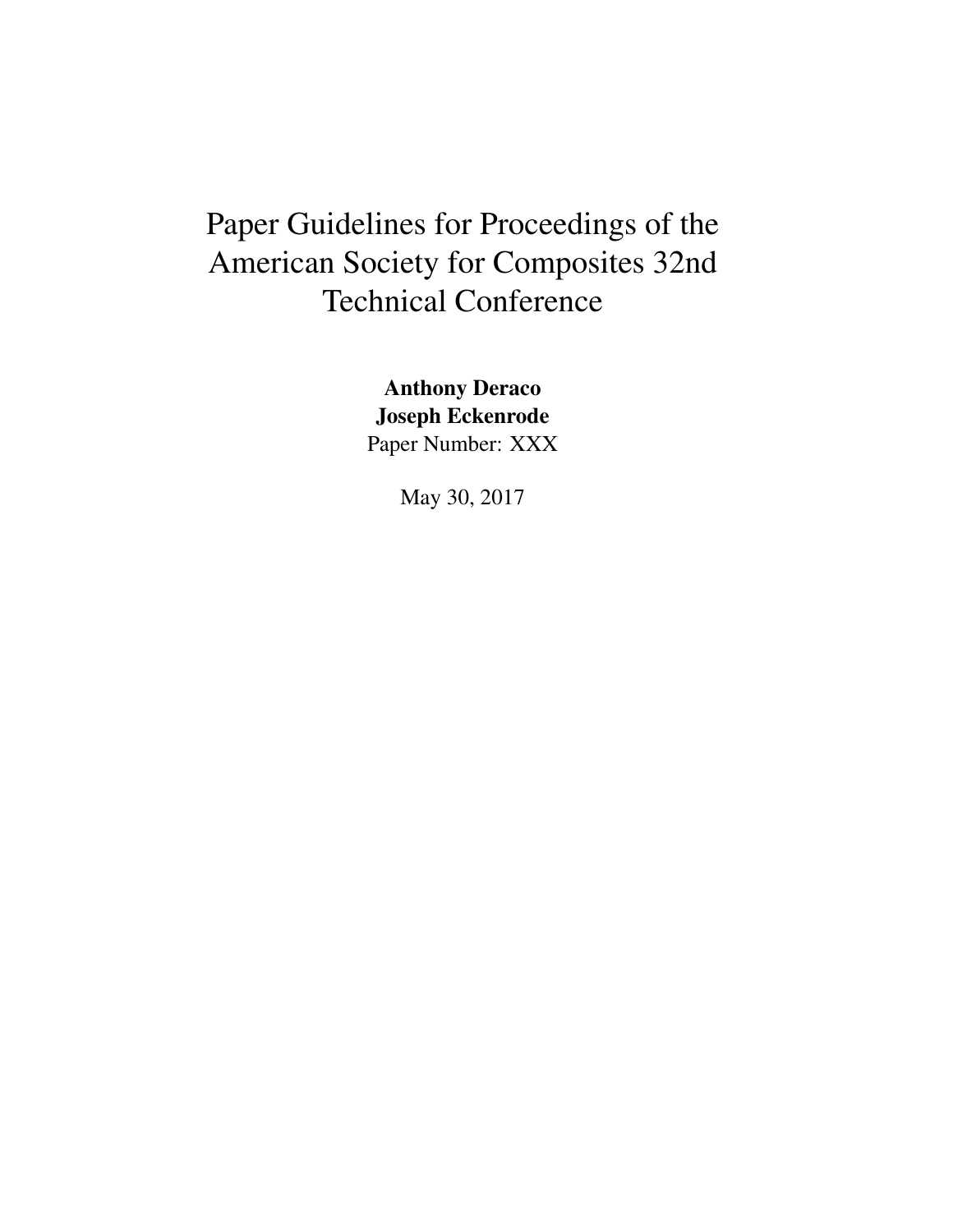# ABSTRACT

Below is a set of instructions for preparing your paper in a format suitable for the intended media for these proceedings. It is most important that you follow these guidelines as closely as possible and adhere to the margins (discussed below) for overall consistency and format relationship to all other papers in the intended proceedings. Print or type text as close to the margins as possible without going beyond these margins. Abstract should not exceed 300 words.

# PAPER SUBMISSION

*All the information of this section can be deleted* PAPER DEADLINE: June 16, 2017 PAPER LENGTH: 6-16 PAGES (Maximum, not counting cover page)

SUBMISSION PROCEDURE: Information on the electronic submission of manuscripts is provided on the conference web site - https://cdmhub.org/groups/asc2017

FILE NAME: PaperNo LastName(1st author).pdf EXAMPLE: 1500 Deraco.pdf

Please be sure to read these LaTeX Guidelines prior to preparing your paper. This will ensure your paper is consistent with the format of the articles in the CD-ROM.

NOTE: If you are using LaTeX to prepare your manuscript, please submit your paper as PDF file. Sample guidelines are shown with the correct margins. Follow the style from these guidelines for your page format.

Anthony Deraco,and Joseph Eckenrode American Society for Composites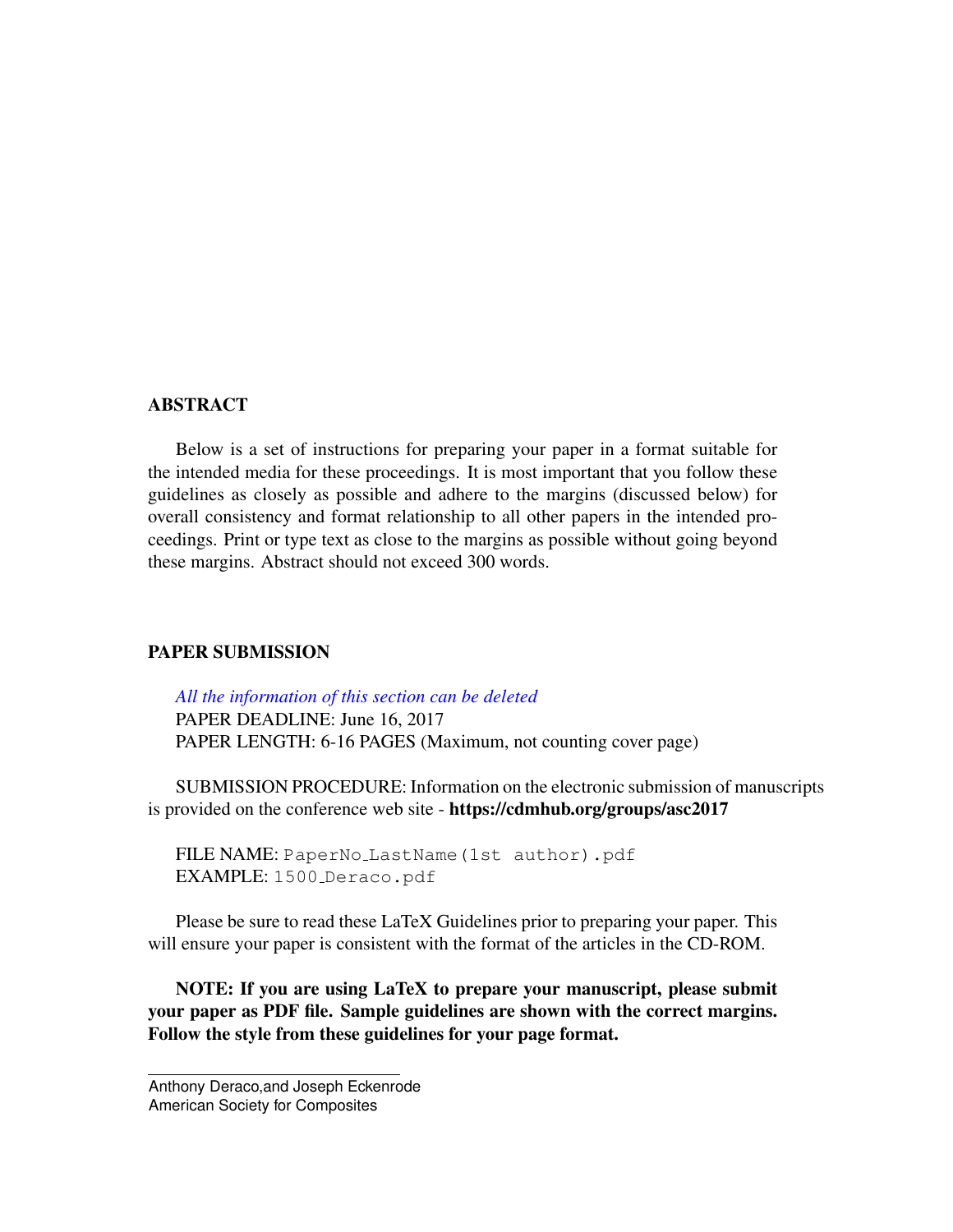## **NOTES**

- Use this LaTeX package as a template to prepare your paper
- First page will be the Cover Page
- Do not include page numbers
- File size should not be greater than 10 Mb. Resize/compress images as needed.

#### PRINTING/FORMATTING YOUR MANUSCRIPT

The margins to be used for your paper are as follows: For Top 0.75" (19.05 mm); Bottom 0.93" (23.6 mm); Left 1.32" (33.5 mm); Right 1.56" (39.6 mm). In Page Layout, select Size and use LETTER (8.5 x 11 inches). Make sure that the width of the text is a maximum of 5.625 inches (143 mm) and the depth is a maximum of 9.25 inches (235 mm). Adjust indents if using A4 size. Use Times New Roman (the typeface used in these instructions), 12 point, at twelve characters per inch or in proportional spacing (as here).

## **SUBHEADS**

#### *One line space from heading to text*

First-order subheads should be in bold caps with 2 line spaces above and 1 line space below them. Second-order subheads should be in bold with main words capitalized with 1 line space above and below them. Third-order subheads should be in regular type in all caps with 1 line space above and below them. Subheads should not appear alone at the bottom of a page.

## Subsection

#### *Second-order heading*

Do not leave a blank line between paragraphs. The first line of each paragraph should be indented 18 points (1.5 pica-6.3 mm-1/4") space. (two line spaces between text and first-order subhead)

# FIRST PAGE

DEStech Publications, Inc. will insert the title and author name(s) in the space left blank on the top of the first page. The title and author name(s) should be supplied on a separate sheet (cover page) and submitted with the manuscript. The author's current affiliation, including full address, should appear as a footnote on the bottom of the first page in a 10-point Helvetica/Univers/Arial font. If authors are at different affiliations, please include names with affiliations or superscript numbers *(see cover page)*. A 1-point rule (1 inch long, 25.4 mm) should be no more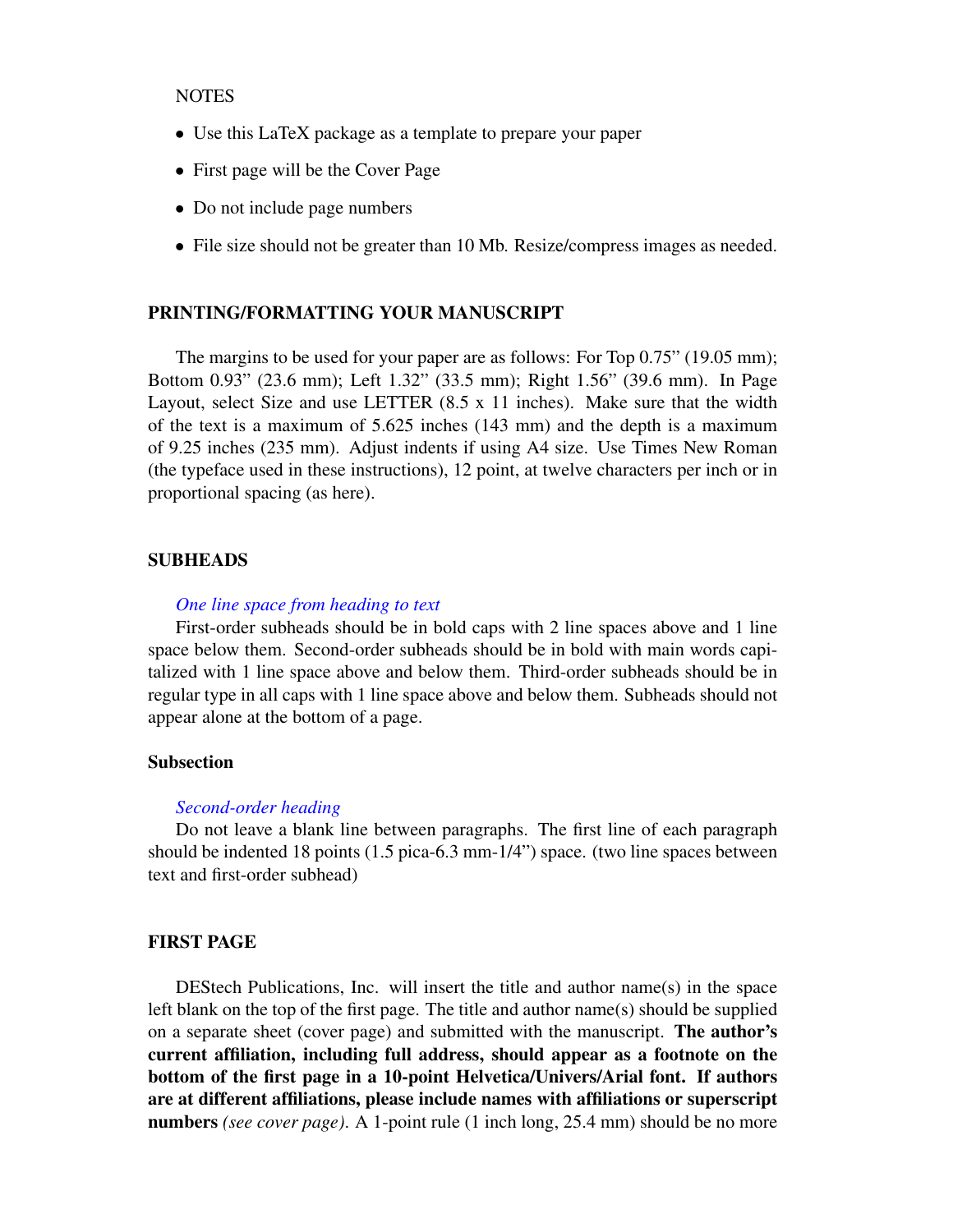than 1/8 inch (3 mm) above the affiliation. A SUMMARY should begin the paper three and a one quarter inches (83 mm) down from the top (to leave space for the title and author name). No illustrations, figures, or tables should appear on the first page.

# ARTWORK

Artwork (photographs, tables, or figures) should be planned for appearance at the bottom or top of a page, as close to the first mention of the artwork as possible; i.e., no text should appear both above and below artwork. There should be between two and six blank lines between artwork (including captions) and main text and one blank line between artwork and caption (see Figure [1\)](#page-3-0). Artwork should be centered between the left and right margins. In cases where artwork takes an entire page, it should be centered within the margins. All print within the artwork should be in Helvetica/Univers/Arial font in the range of 8 point to 10 point (see Figure [2\)](#page-4-0).

## Tables and Figures

All tables and figures with text only should be boxed in; i.e., a box should be drawn around the table or figure either by hand with a ruler or with a draw facility on the computer (see Figure [1](#page-3-0) sample and Table [I](#page-4-1) sample). Labels for tables should appear centered at the top of the table in uppercase letters in a 10-point font. A Roman numeral should follow the word "TABLE". Tables should be numbered consecutively throughout the text, i.e. I, II, III, IV, etc. In the case of figures (charts, graphs, photographs), the word "Figure" should appear preceding an Arabic numeral (1, 2, 3, etc.) in the caption, which should be centered below the figure. Figures should also be numbered consecutively throughout the text. Captions must always be printed or typed, not handwritten.

*Two to six blank lines , text figures "boxed in"*

#### *Two to six blank lines from figure to text or text to figure*

- <span id="page-3-0"></span>• FIRST-ORDER HEADINGS (e.g. ABSTRACT): bold uppercase; 2 line spaces above heading and 1 line space below heading.
- Second-order Headings (e.g. Tables and Figures): bold; initial cap of main words; 1 line space above and below heading.
- THIRD-ORDER HEADINGS (e.g. PHOTOGRAPHS): bold; regular font; all caps; 1 line space above and below heading.

Figure 1. Subhead specifications, (example of a text figure, text figures "boxed in")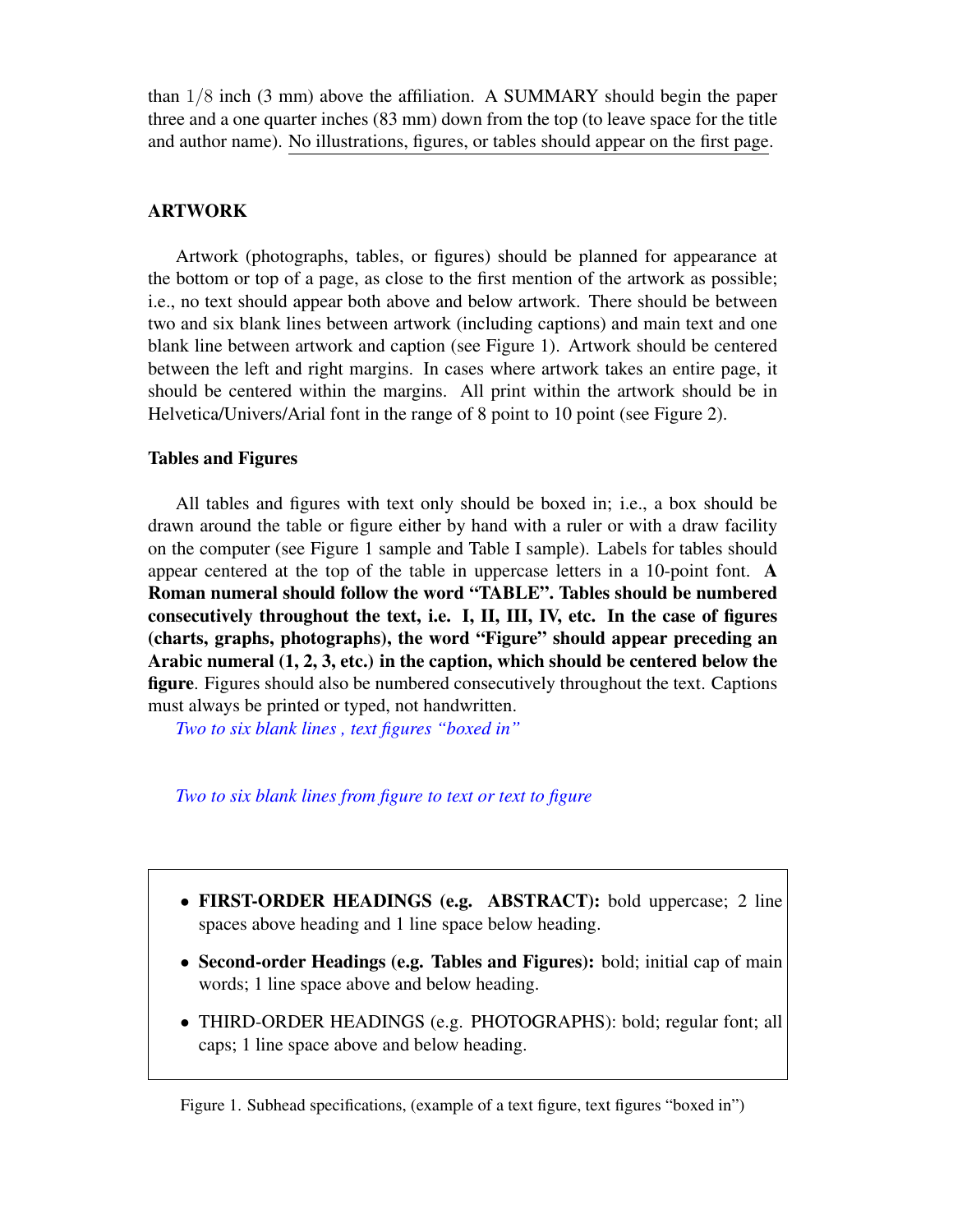<span id="page-4-0"></span>

Figure 2. Example of the figure.

| $V_f$  | $\alpha I$      | $\Delta T$ | $\Delta\theta/T$  |
|--------|-----------------|------------|-------------------|
| $(\%)$ | $\xi 10^{-6}/F$ | (F)        | $\rm x 10^{-3}/F$ |
| 55     | 1.1             | $-150$     | $-1.90$           |
| 35T1.5 | $-235$          | $-2.55$    | 28.74             |
| 35     | 1.50            | $-235$     | $-2.40$           |
| 60     | 0.8             | $-235$     | $-1.60$           |
| 60     | 0.8             | $-235$     | $-1.65$           |
| 60     | 0.8             | $-235$     | $-1.50$           |

# <span id="page-4-1"></span>TABLE I. EXPERIMENTAL AND CALCULATED DATA

## PHOTOGRAPHS

# *Third-order heading*

Original color photographs are preferred (black and white is acceptable if color is not available) and should be submitted with your manuscript if you do not insert halftones into your article. Inserting a 300 dpi halftone is the preferred method. If photographs will be submitted separate from the main text, they should be clearly marked as to where within the text they belong.

# ILLUSTRATIONS

## *Third-order heading*

Illustrations should be treated as "Figures" and labeled as such. Illustrations should be professionally drawn using black India ink (do not use blue ink) or created with a draw facility on the computer. Labels must always be printed or typed, not handwritten.

*Two to six blank lines from table to text or text to table.*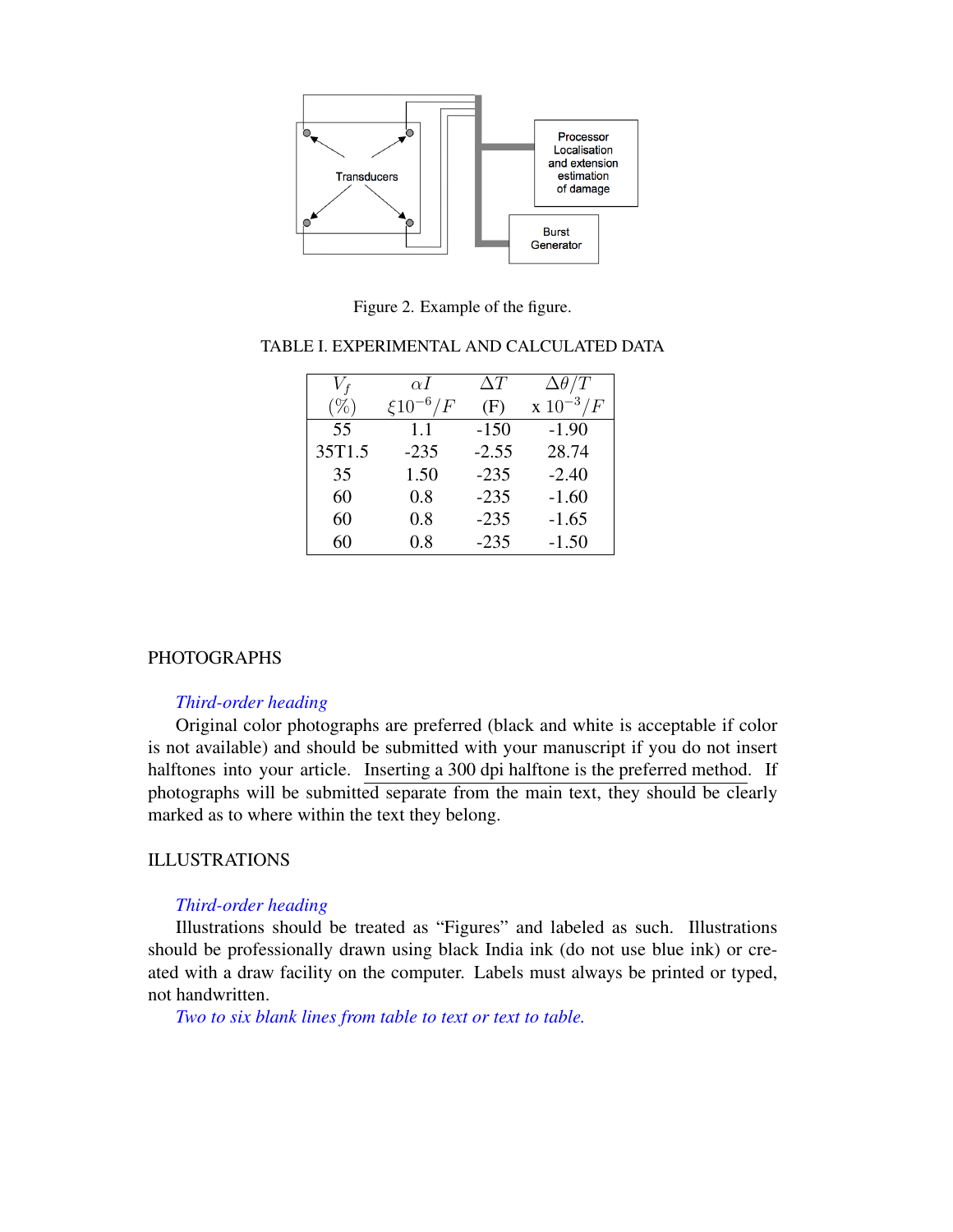#### MATHEMATICAL EQUATIONS

Mathematical equations should be centered between left and right margins and should be separated by one blank line. All equations should be numbered consecutively throughout the text, using Arabic numerals in parentheses along the right margin.

$$
i = 1 \tag{1}
$$

$$
a + b = c \tag{2}
$$

#### REQUIREMENTS FOR REFERENCES

The first time a particular source (article, book, etc.) is cited in the text, it should be assigned a number and placed in the list of references at the end of the paper, similar to the list that follows. Each time this source is cited in the text, it should be referred to by its original number. Each number should be placed in brackets at the end of the referenced phrase before any final punctuation mark, e.g., as [2]. A sample of listings is provided for a journal paper [\[1\]](#page-5-0), a book [\[2\]](#page-5-1), a chapter in an edited book [\[3\]](#page-5-2), an unpublished report [\[4\]](#page-5-3), and a presentation at a conference [\[5\]](#page-5-4). (If square brackets are not available to you, parentheses are acceptable.) References should be set in 10-point type.

#### REFERENCES

- <span id="page-5-0"></span>1. Ikegami, R., D. G. Wilson, J. R. Anderson, and G. J. Julien. 1990. "Active Vibration Control Using NiTiNOL and Piezoelectric Ceramics," *J. Intell. Matls. Sys. & Struct.*, 20(2):189-206.
- <span id="page-5-1"></span>2. Mitsiti, M. 1996. *Wavelet Toolbox, For Use with MALAB*. The Math Works, Inc., pp. 111- 117.
- <span id="page-5-2"></span>3. Inman, D.J. 1998. "Smart Structures Solutions to Vibration Problems," in *International Conference on Noise and Vibration Engineering*, C. W. Jefford, K. L. Reinhart, and L. S. Shield, eds. Amsterdam: Elsevier, pp. 79-83.
- <span id="page-5-3"></span>4. Margarit, K. L. and F. Y. Sanford. March 1993. "Basic Technology of Intelligent Systems," Fourth Progress Report, Department of Smart Materials, Virginia Polytechnic Institute and State University, Blacksburg.
- <span id="page-5-4"></span>5. Hoffer, R. and D. Dean. 1996. "Geomatics at Colorado State University," presented at the 6th Forest Service Remote Sensing Applications Conference, April 29-May 3, 1996.